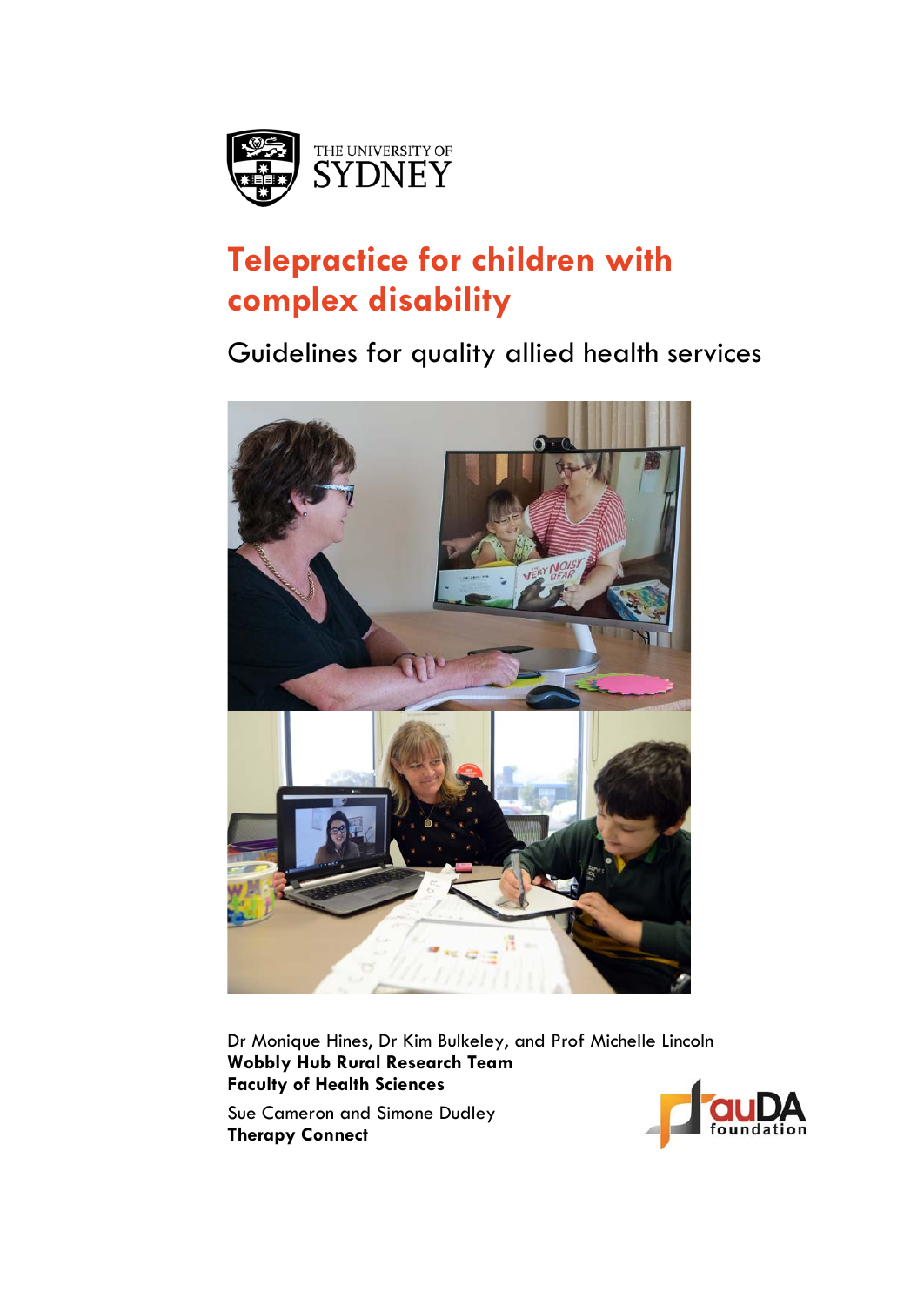# **Telepractice for children with complex disability**

#### Introduction

Telepractice is the delivery of assessment and therapy services at a distance by linking clinicians to clients, carers, or others, via technology such as web-based videoconferencing.

Telepractice has the potential to spread allied health professionals' (AHPs') reach further into rural Australia. AHPs play important roles in helping children with disability achieve their goals. There are fewer AHPs in rural and remote Australia compared to metropolitan areas. This means that children with disabilities living in rural areas may not receive the therapy services they need. Providing therapy services via telepractice could reduce these inequities and ensure that all children receive the supports they need, regardless of where they live.

Telepractice delivery of therapy services to children with complex disability is consistent with the principles of choice and control which underpin contemporary disability services. People with disability have the right to make choices about their life, including the services they receive. Yet, the reality is that in many parts of rural and remote Australia, there are not disability services and supports available from which to choose. Telepractice has the potential to provide people with real choices, regardless of where they or their preferred AHPs are located.

Telepractice guidelines in allied health rightly insist that telepractice services should be equivalent in quality to those delivered in-person (Speech Pathology Australia [SPA], 2014). Therefore, telepractice services should not simply be an option of last resort, but should be a quality option for disability services. Yet, how can AHPs ensure that their telepractice services are equivalent in quality to those they deliver in-person?

As a first step towards exploring this issue, we conducted a research study funded by the auDA Foundation in 2016-17, and in partnership with Therapy Connect, a private allied health practice. We collected information about the allied health telepractice services received by four children with complex disabilities and their families living in rural or remote Australia. We found that AHPs, despite being geographically remote from children and families, could deliver services consistent with contemporary practice and supported children to achieve positive, functional outcomes. We identified the essential components of successful telepractice models needed to achieve real outcomes for children with disabilities through this and other research conducted by the Wobbly Hub Rural Research Team. Our key learnings from this research informed the development of guidelines for telepractice delivery of allied health services to children with complex disability, as summarised in this document. Quotes from parents and AHPs interviewed as part of this research are included to illustrate each point.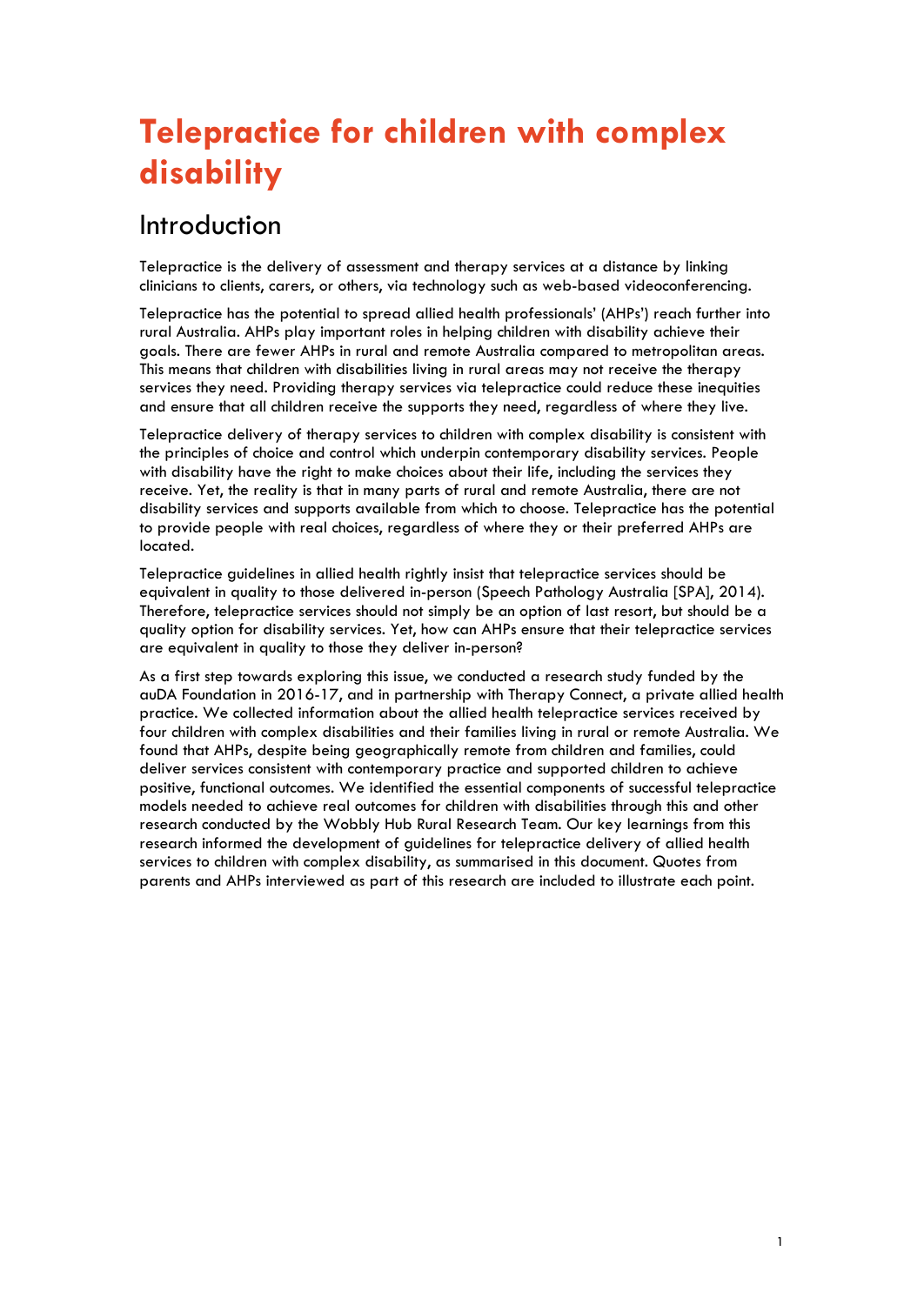# Guideline 1: Quality telepractice is founded on person-centred practice

Telepractice for children with complex disability must be consistent with person-centred approaches, just as one would expect from in-person therapy services (Early Childhood Intervention Australia [ECIA], 2016). To achieve this, AHPs must make sure the person with a disability and their family and carers are the centre of decision-making about the services and supports they receive.

Selection of specific telepractice components are driven by the goals of the child and their family, their needs, their preferences, and the resources that are available to them. No two telepractice service delivery models may be the same. Some telepractice models could involve sessions conducted in the family home, at school or preschool, or in another local community venue with the required technology such as a public library or early childhood clinic. Telepractice sessions could be supported and attended by parents or carers, allied health assistants or teachers' aides, teachers, older siblings and members of the extended family, disability workers, or elders in the community. Children with a disability may be supported to interact directly with the AHP via online activities, but alternatively, AHPs may coach a parent or other significant person to implement therapy-based activities with the child. In this way, telepractice services can be tailored to the individual child and their family.

**Case example:** Occupational therapist describing her approach in telepractice:

*"I think that it's so individual. So for each child, their individual goals and the family's goals are going to obviously design the therapy plan, which in turn designs what resources you use and what approach you work with."*

**Case example:** Parent negotiated weekly telepractice sessions for her son to be conducted at his school during the morning:

*"Morning sessions are better for my son because after school he's really tired. He wouldn't take anymore. So my child's speech pathologist suggested 'Why don't we do it in the school then? If the school agrees, we can do it over there.' That's why I went to school and talked to them."*

**Case example:** Parent describing why home-based telepractice sessions best met her son's needs:

*"Being in his home environment, not having the stress of getting to an appointment, or being in an unfamiliar space, put him in a relaxed frame to better receive help with anxiety because he wasn't at a heightened state of anxiety to start with."*

#### Guideline 2: Telepractice is relationship-based

Quality telepractice is underpinned by AHPs' relationships with others—children with complex disability, their family members, and a range of other people central to the child's life. Rather than compromising therapeutic relationships, quality telepractice is enabled by, and builds strong, collaborative relationships.

Many AHPs are initially concerned about the impact that telepractice may have on therapeutic relationships with children, however those with experience in telepractice do not report major concerns, even reporting success in engaging shy children, or children with autism in therapy tasks (Hines, Lincoln, Ramsden, Martinovich, & Fairweather, 2015). Further, research has shown that there is no difference in the quality of therapist-child relationships developed online with those developed during in-person therapy sessions (Freckmann, Hines, & Lincoln, 2017).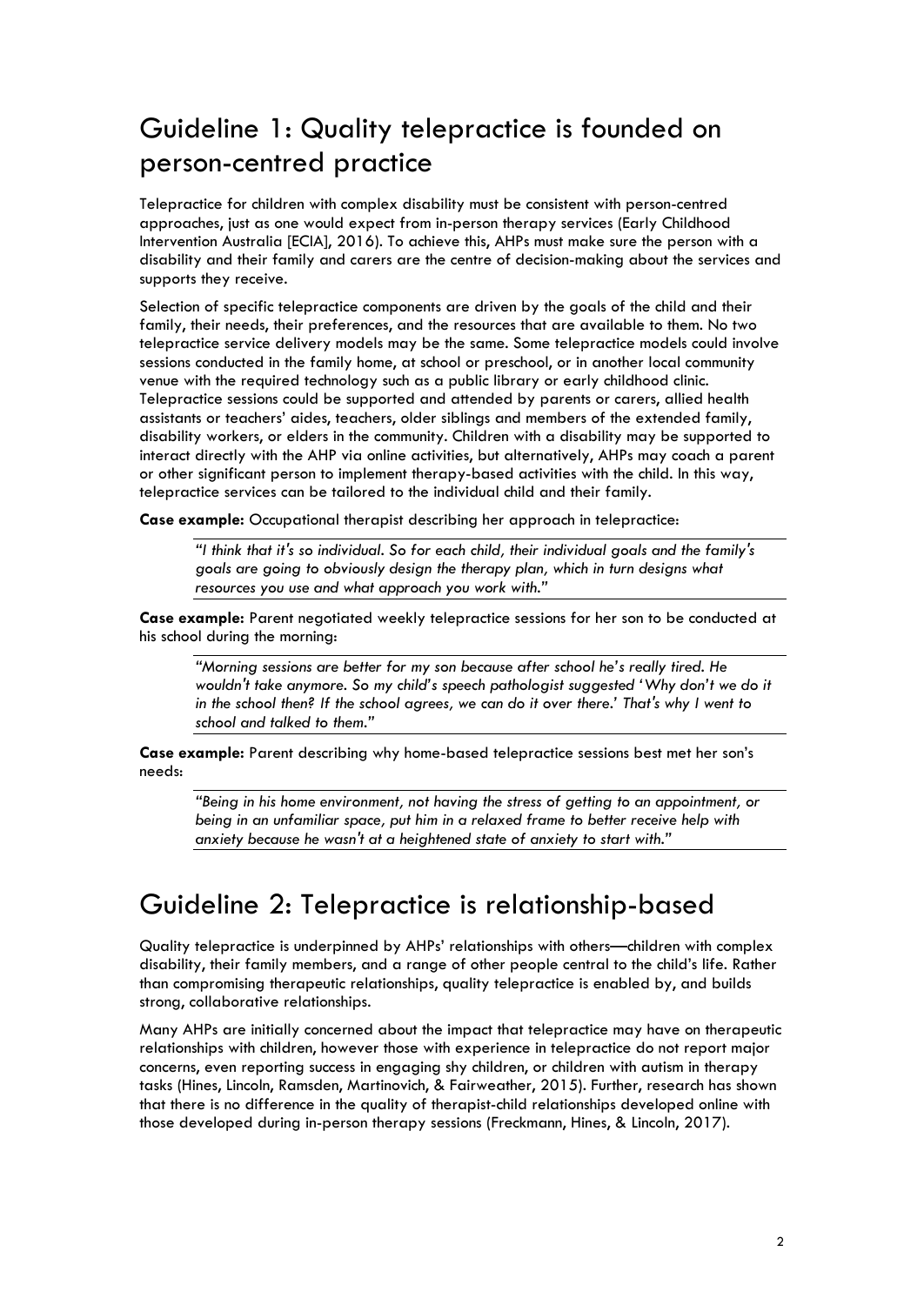**Case example:** Parent of a 5-year-old son with autism spectrum disorder commenting on her son's rapport with his occupational therapist:

*"I was concerned with it not being face-to-face, but I think he's actually getting lot more out of it now, even though it's via teleconference. I really think that his therapist is very attuned to my son and very in tune with his needs. That puts me at ease as well, knowing that he's developing a good rapport with her."* 

In order to develop rapport with children during direct therapy sessions, AHPs may need to tailor their approach for each child, and incorporate children's interests into therapy activities to increase engagement (Hines et al., 2015).

**Case example:** Occupational therapist describing how she worked with a child with autism who was initially disengaged in telepractice sessions:

*"That provided me an opportunity to talk to Mum about how to engage him in activities that are challenging, and that's when we discovered the power of a visual schedule. That was very successful. That opportunity also allowed me to ask Mum about his specific interests. She told me that he loved cogs. I spent some time researching cogs and I found a lot of interesting fine motor play that had a cog basis that I could email Mum. She had them printed and laminated so we were really, really organised with his preferences. The next session was a lot better and we didn't have a problem from then on."*

Telepractice makes use of strong collaborative relationships with familiar people in a child's environment. Being remote from the child, AHPs often employ coaching approaches, training the child's parent or other familiar person to implement intervention strategies in the child's natural environment. This is consistent with contemporary disability practice, emphasising approaches that build the capacity of familiar people in the environment to meet the child's needs and support their learning (Early Childhood Intervention Australia [ECIA], 2016).

**Case example:** Speech pathologist describing parent's role in telepractice therapy program:

*"She was the agent for change, I suppose you'd call it. It was a lot about me giving her advice. If they were reading a book together, I could suggest the questions that she might ask. And then she could practise that and I could give her some feedback. So a lot of goals have been around teaching her how to question and model language to her son."*

**Case example:** Parent commenting on the benefits of a coaching approach:

*"This is very new to us, what to do, how to help my son. Before the first two or three sessions, I was getting emotional. I didn't know what to do. I didn't have any idea. But now I'm learning how to read to my son, how to write with my son, how to ask him questions, how to interact. Everything—every single thing. I learned quite a lot from the speech pathologist actually. I am feeling more confident in helping him."*

Strong, collaborative relationships also assist AHPs to overcome many challenges presented by working from a distance. For instance, AHPs may need to work with carers, teachers, or therapy assistants to negotiate access to the required technology; gain more information about a child's functioning in their everyday environment; better understand a child's strengths, needs, interests, and preferences; and to ensure that therapy strategies are incorporated into children's everyday routines.

**Case example:** Occupational therapist describing how working closely with a parent enabled her to overcome challenges of not being in-person:

*"The mother was my eyes and my feedback mechanism for looking at the child's fine motor skills. In this setting, I would often ask mum for feedback on posture and positioning. When I'm working on handwriting, quite often I will get the parent to manipulate the camera angle downwards. So I can see hands and the paper really clearly, but I can't see faces and posture. In that instance, I'm asking parents to check things like stabilising hand posture and then likewise when the camera's back up, the mum might be looking at what is going on right down at the hand level."*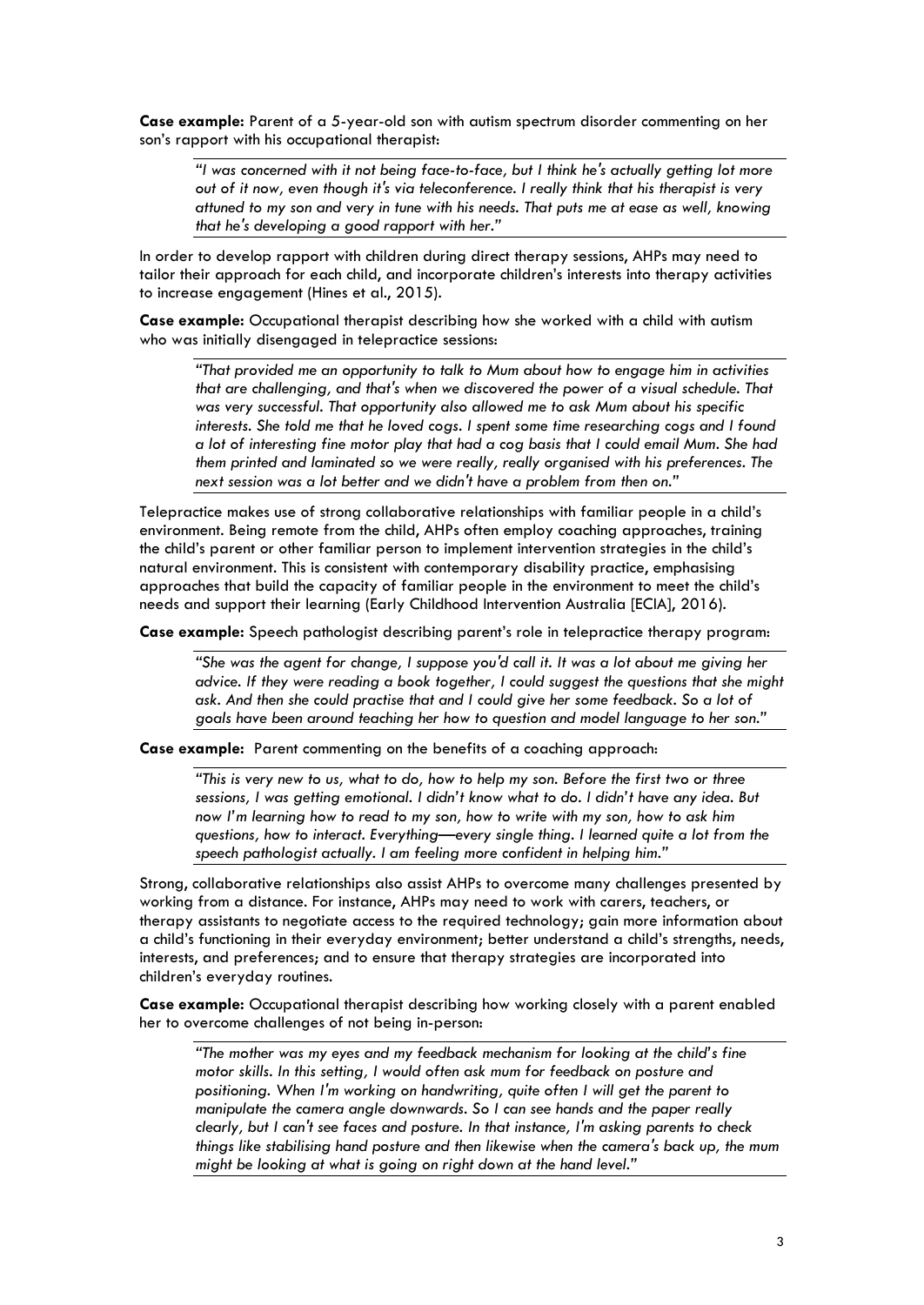# Guideline 3: Technology is simply the vehicle for service delivery

The core of successful telepractice is not the technology that is used, but rather, the quality therapy service that it enables. Technology is simply the vehicle, or the tool used to deliver therapy. As when delivering in-person services, AHPs uphold ethical practice standards, and adhere to relevant policies and guidelines regarding safe use of technology, privacy and confidentiality (Canadian Association of Occupational Therapists [CAOT], 2011; Speech Pathology Australia [SPA], 2014).

Since technology is simply the tool used to deliver services, parents' and carers' evaluations of telepractice largely focus on the quality of the therapy and the skills of the AHP rather than their assessment of the technology used. In particular, parents highly value the timely, responsive, and regular access to expert disability support that is enabled by telepractice. Occasional glitches with technology may be inevitable, but they are not necessarily deal breakers (Lincoln, Hines, Fairweather, Ramsden, & Martinovich, 2014). In fact, AHPs who deliver telepractice services do not routinely identify as having advanced skills with technology, and neither do the families they work with.

**Case example:** Parent commenting on ease of use of technology:

*"Telepractice was wonderful. I'm not the most technically-minded person, so playing with laptops, playing with different computer programs to do the meeting was quite an experience. It was a lot easier than I expected."*

# Guideline 4: Quality telepractice utilises multiple technology modes

AHPs may use a combination of different technologies to deliver telepractice services. These may include real-time videoconferencing, telephone, email, apps, instant messaging, and asynchronous video, photos, and audio clips. Multimodal use of technology helps AHPs tailor intervention to children's preferences, interests, and needs, and develop strong partnerships with others by providing a sense of AHPs' presence and accessibility despite being remote.

**Case example:** Occupational therapist describing her multimodal use of technology:

*"Quite often, the child's mother would be taking photos of her daughter whilst we were in the middle of a session, texting them to me so I could exactly see her handwriting. Sometimes I think the mother might have even taken a little video of her daughter and texted that. So texting whilst we were videoconferencing at the same time was really effective. I could then save those images straight into her file from my phone because we have cloud-based practice management software. That was easy for me to do."*

Use of different technology modes may also help to circumvent challenges such as insufficient internet connectivity. For instance, certain low bandwidth videoconferencing platforms may be more suitable for working with families who live in areas that have slow internet connections. Similarly, use of audio-only conference calls, telephone, text messages, or email may be sufficient to meet the goals of therapy sessions that would otherwise be cancelled due to insufficient connectivity. As outlined in Guideline 1, person-centred practice underpins selection of technology platforms. This therefore requires AHPs to critically analyse situations and work with families to identify the best fit of technology solutions.

**Case example:** Parent describing how digital resources were incorporated into her son's therapy program:

*"It was like a video game that he was playing. That was really engaging for my son, which really helped with keeping him present in that situation."*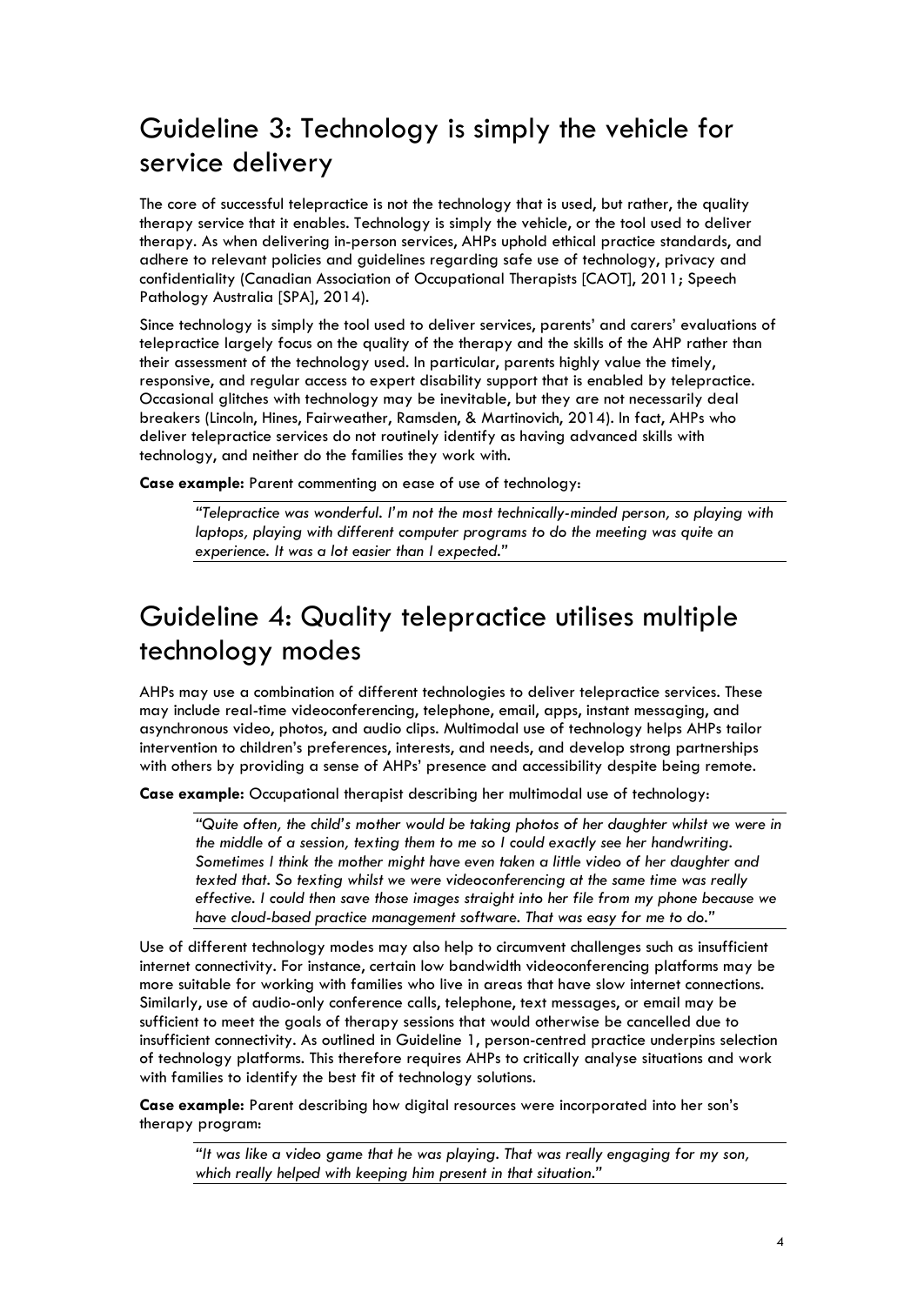# Guideline 5: Excellence in telepractice is enabled by skilled allied health professionals

Strong professional skills adapted to the telepractice setting are the foundation of quality telepractice. These professional skills in many cases are common to those required to achieve quality in-person services and help to support positive outcomes for children and their families, despite being geographically separated from their AHPs.

Communication skills, in particular, are a cornerstone of successful telepractice (Hines 2015). When coaching people to build their capacity to support a child with disability, AHPs need to clearly explain intervention strategies, and provide specific feedback. Since the team involved in supporting the child may include a dispersed range of people, including parents, teachers and teachers' aides, allied health assistants, other AHPs, and disability support workers, AHPs engaging in telepractice also need to establish clear communication processes to support the wider interdisciplinary team.

**Case example:** Occupational therapist describing the importance of interdisciplinary communication in telepractice:

*"Good communication is really important, especially with a child with complex needs. We all need to take a consistent approach. It's not just the mum or it's not just the learning support assistant that needs to know about what we're doing and what our goals are. So I think emailing, keeping everybody informed about what's happening and what our goals are, helped them to implement other strategies day to day in the classroom."*

Barriers created by less-than-ideal technology may often be overcome by AHPs' advanced communication and problem solving skills, especially when technical issues arise in the course of a telepractice session. Effective communication skills allow AHPs to work with the person supporting the telepractice session on the remote end to identify the cause of any technology issues, to work with them in selecting the most appropriate solutions, and to provide specific instruction on how to rectify these issues.

**Case example:** Speech pathologist describing how she overcame the challenge of slow internet speed:

*"The school's internet was atrocious at the start. It was harder to share the screen. Because there was often a lag, the types of things I used on the screen were too slow and he couldn't hear what I was hearing at the same time. So we just did a lot more low-tech things. It meant that I sent emails with therapy activities and the teacher's aide would print those off. The low-tech activities were just as engaging for him really."*

**Case example:** Teacher commenting on how working with an occupational therapist enabled them to successfully work around inadequate internet connectivity:

*"Videoconferencing has worked, except last week we did have a bit of a hiccup. We didn't have any screen but we had audio. The plan B was that the occupational therapist would just talk us through [the activity] and she would guide me. She couldn't see what the child was doing; she relied on me to be able to tell her what he was doing. That is not ideal, but I believe she felt confident with me because we built up that rapport; obviously she felt confident that I knew what I was doing. It was a good session and we got a lot out of it."*

Preparedness and adaptability are also critical to achieving positive outcomes in telepractice (Hines et al., 2015). AHPs need to let the person who will be supporting the telepractice session on the remote end know well in advance what is planned for the session, including the resources, toys, or equipment that will be needed to achieve session goals. Similarly AHPs need to be well prepared for telepractice sessions to ensure they can maintain the attention and focus of children during sessions. Preparedness also means that AHPs have back-up plans and necessary resources ready to support a change of approach when needed. Flexibility is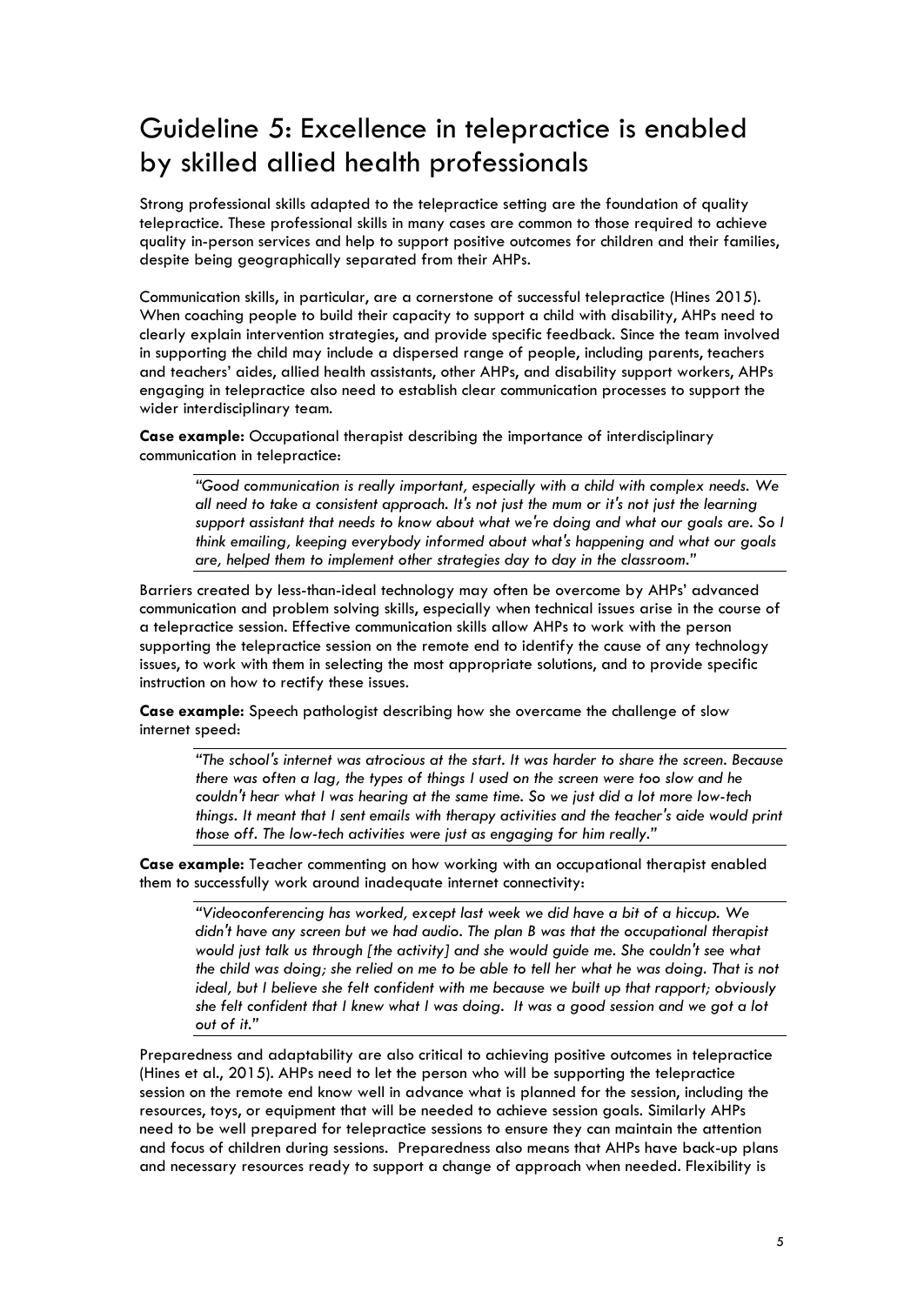especially needed when addressing issues that may arise during a session, such as engaging children in therapy tasks and resolving issues with technology.

**Case example:** Parent explaining why it is important that parents and AHPs are wellprepared:

*"We make sure we've got the session planned beforehand. That way, I'm not trying to go find [the resources and equipment] at the last minute… I will have it all written down so I know, for instance, that play dough is first and then we might do some cutting. Okay then, that means I will need to make sure I've got pen and paper. The occupational therapist gives me heaps of notice in terms of what I need to get, which is great."*

**Case example:** Parent describing how her child's occupational therapist needed to demonstrate flexibility during telepractice sessions:

*"She had to be a lot more flexible if the jar of play dough I had in my hand had completely dried out. Unfortunately we can't do play dough, so we rolled tiny bits of crepe paper to make little balls instead."*

### Guideline 6: Success in telepractice is enabled by a 'proof of concept' demonstration phase

Telepractice is emerging as a service delivery option in disability and is still very new to service providers and consumers alike. As a result, many parents and carers may be unclear about what to expect and how sessions are carried out, and may even be skeptical about whether it is an appropriate option for their child. They may be unfamiliar with the coaching and capacity building approaches commonly utilised in telepractice, and how these are consistent with best practice. Other people, such as teachers, therapy assistants, and disability workers, who may be crucial for successful telepractice outcomes, may hold similar reservations.

As a result, AHPs may need to convince others of the feasibility and potential of telepractice by completing a 'proof of concept' phase. By providing a demonstration of telepractice, AHPs can work with key players to identify and trial different telepractice components, such as various locations, technologies, intervention approaches, and communication strategies across the wider team. This demonstration phase also provides AHPs with an opportunity to build collaborative relationships with individuals who later may be essential to successful implementation.

**Case example:** Parent describing the importance of a trial session before the start of the telepractice program:

*"Well, initially we didn't know how it would work. I hadn't actually heard of it in terms of occupational therapy before hearing about [this service]. We do Skype to relatives overseas but I was like: 'Ooh how's this going to work?' I actually had a session with her to start with before we had a session with my son, discussing the whats and ifs and hows and all that sort of thing."*

**Case example:** Teacher describing the value of having preliminary discussions with an occupational therapist to discuss how sessions would be carried out:

*"We did have a conversation, a really great probably 40-minute conversation before the therapy program started about what it would look like, and the purpose, so I had this set up. The admin conversation before was great. It was valuable. Making sure we were on the same page."*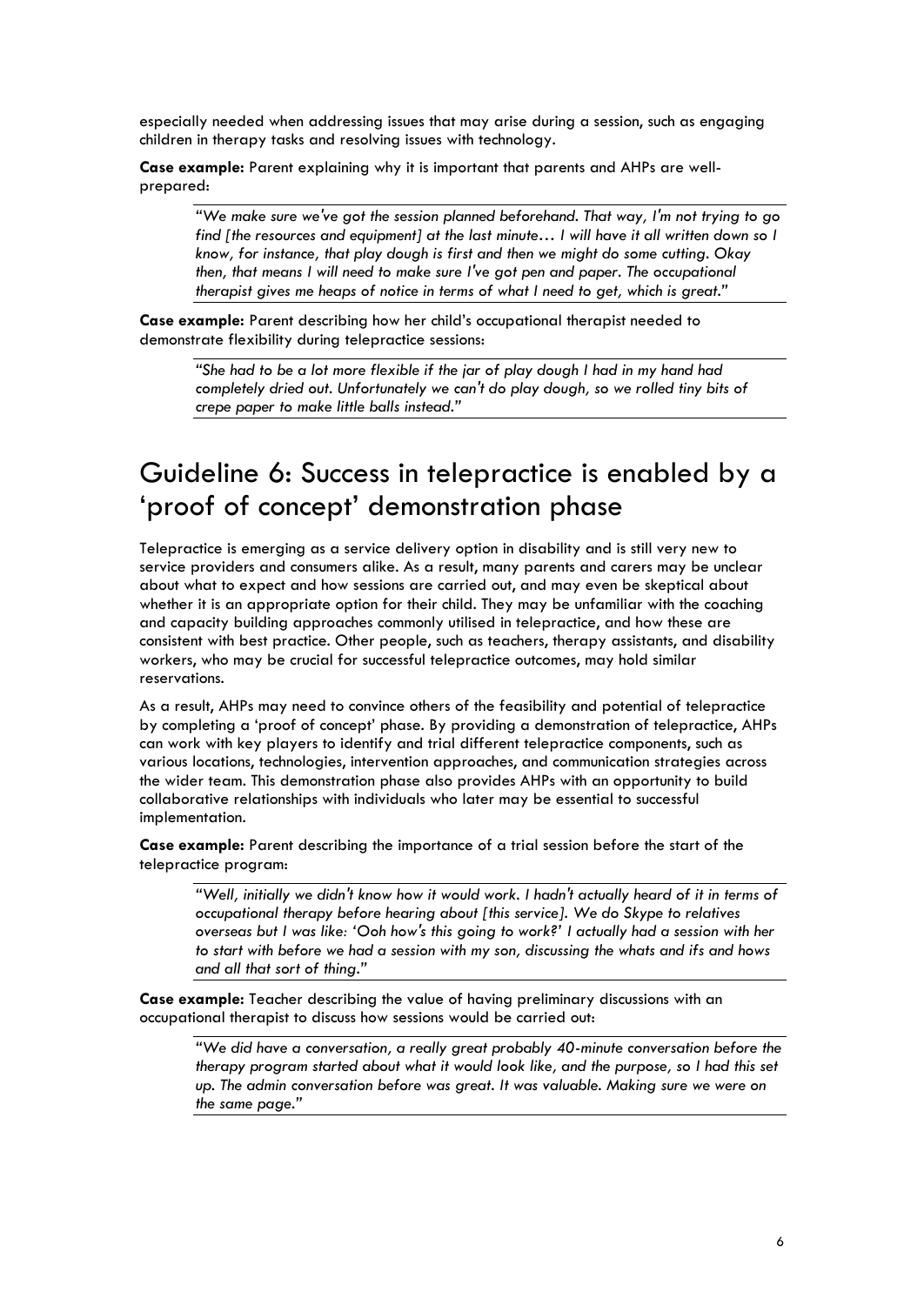# Guideline 7: Successful telepractice is enabled by essential 'behind-the-scenes' work

Success in telepractice includes what happens during the telepractice session and what happens outside billable occasions of service. AHPs may need to invest additional time and resources in order to achieve positive outcomes for children via telepractice. For instance, consultations conducted via telephone, email, or video conferencing may be needed to develop strong, collaborative relationships with the people who will be critical to the success of telepractice for any individual child (Lincoln et al., 2014). This could include contact with a range of people, from parent and carers, through to teachers and IT staff in local community venues. AHPs may also need to schedule time for regular communication with members of the wider team in order to keep them informed about client progress.

**Case example:** AHP describing the importance of investing in behind-the-scenes work to facilitate positive outcomes:

*"In telepractice, the level of what I call input for the back story: establishing the connections and the relationships, offering the initial consultation at no cost to demonstrate how we work, and then the time necessary to build connections with the school and meet with the teacher—that was all at no charge. I think that you just have to invest in those relationships and those connections to really get the most out of telepractice."*

In addition, AHPs may need to spend time researching available technology options in the child's local community, learning how to use new technology platforms, and checking the internet speed and preloading therapy activities immediately prior to conducting a telepractice session. To meet specific needs of children and their families, AHPs may also need to spend time identifying additional online and electronic resources; and preparing, purchasing and/or mailing physical resources for use during telepractice sessions.

**Case example:** Occupational therapist describing importance of keeping up-to-date with advancing technologies:

*"I'm always trying to find something new. Sometimes you try things and they might appear to be amazing. I've got a classic example: I bought a mouse pen, thinking that when I'm screen sharing it would allow me to use the pen as a mouse so that I can demonstrate letter formations, for example, on a screen with lines of paper that I'm sharing. But you know, it just hasn't been a great tool. It just isn't efficient, and so I've thought okay, that's good to know. We'll go back and try something more traditional approach until I get the next idea."*

It is true that some of these tasks are not unique to telepractice, and may be necessary for successful in-person therapy services. However, this additional investment may be even more critical for telepractice, given the unique challenges that arise from AHPs' lack of physical presence in the child's immediate environment. Time spent outside of billable occasions of service needs to be reflected in telepractice business models, in recognition that these tasks are an essential part of achieving quality services. Systematic collection of data related to the time AHPs spend in client-related activities may help to identify viable business models for telepractice, and help to identify solutions that improve efficiency without compromising quality of telepractice services.